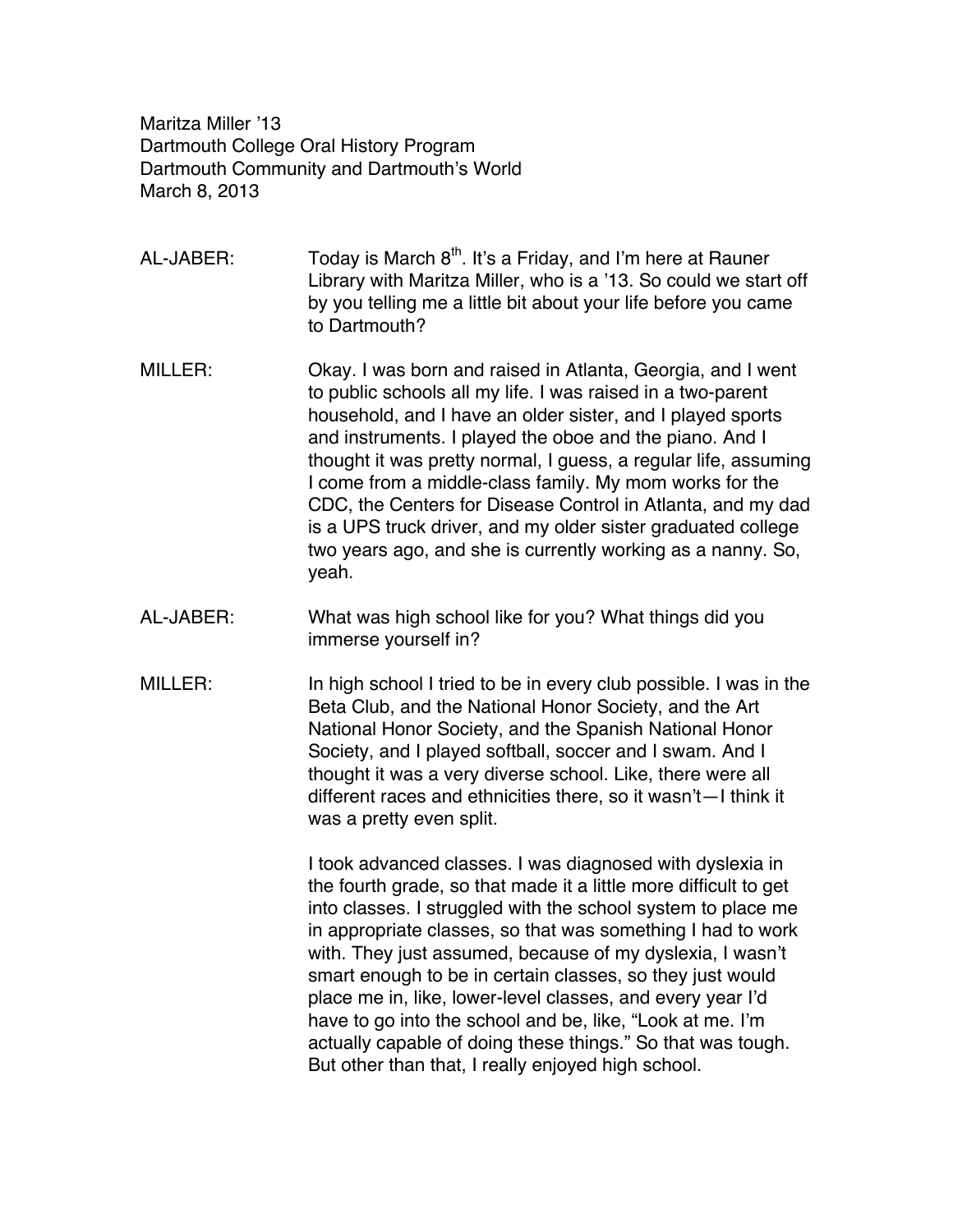- AL-JABER: How did you learn about Dartmouth?
- MILLER: I actually got, like, a little postcard in the mail, and it said that there was an alum in Atlanta who was giving an info session on Dartmouth and my mom was, like, "Okay, let's go." So we went. I was completely under-dressed. I was wearing a pair of jeans and a T-shirt, and everybody, like, seemed like they came for an interview or something; they were all dressed up really nice. And I just stood in the back of the room, and they told me about everything. And I just thought it would be a really great place to be.

So then I came on a program between my junior and senior year called Dartmouth Bound, or Destination Dartmouth, but I think it's called Dartmouth Bound now. It was during sophomore summer, and I just fell in love with the place.

- AL-JABER: What was it that drew you?
- MILLER: I had a few really strange criteria when I came to apply for college. One was that they had to have Coca-Cola products. Being from Atlanta, I'm a die-hard fan of Coca-Cola, which is probably not the best criteria, but Dartmouth had it. I also wanted to see people actually enjoying themselves, and I think the fact that I came during sophomore summer actually helped that ʻcause there were people on the Green, and they just seemed like they were having a good time. Like, they were still obviously studying. Like, people had books and computers, but it still seemed like they were enjoying their time. And it just seemed like a nice, down-like-home place to be, in comparison—like, when I went to, like, tours of other schools, it just—it didn't compare.
- AL-JABER: Do you feel like high school prepared you for Dartmouth?
- MILLER: I don't think so. Although I think my high school was a great place, I think there were a lot of things I just wasn't prepared for when I came to Dartmouth, because I wasn't challenged very much in high school. I feel like everything kind of came easily. When it came time to studying here, I didn't know how to study, so for the first tests I took, I didn't do well because I didn't know, like, when to start studying or how to study. So that was a big problem I had.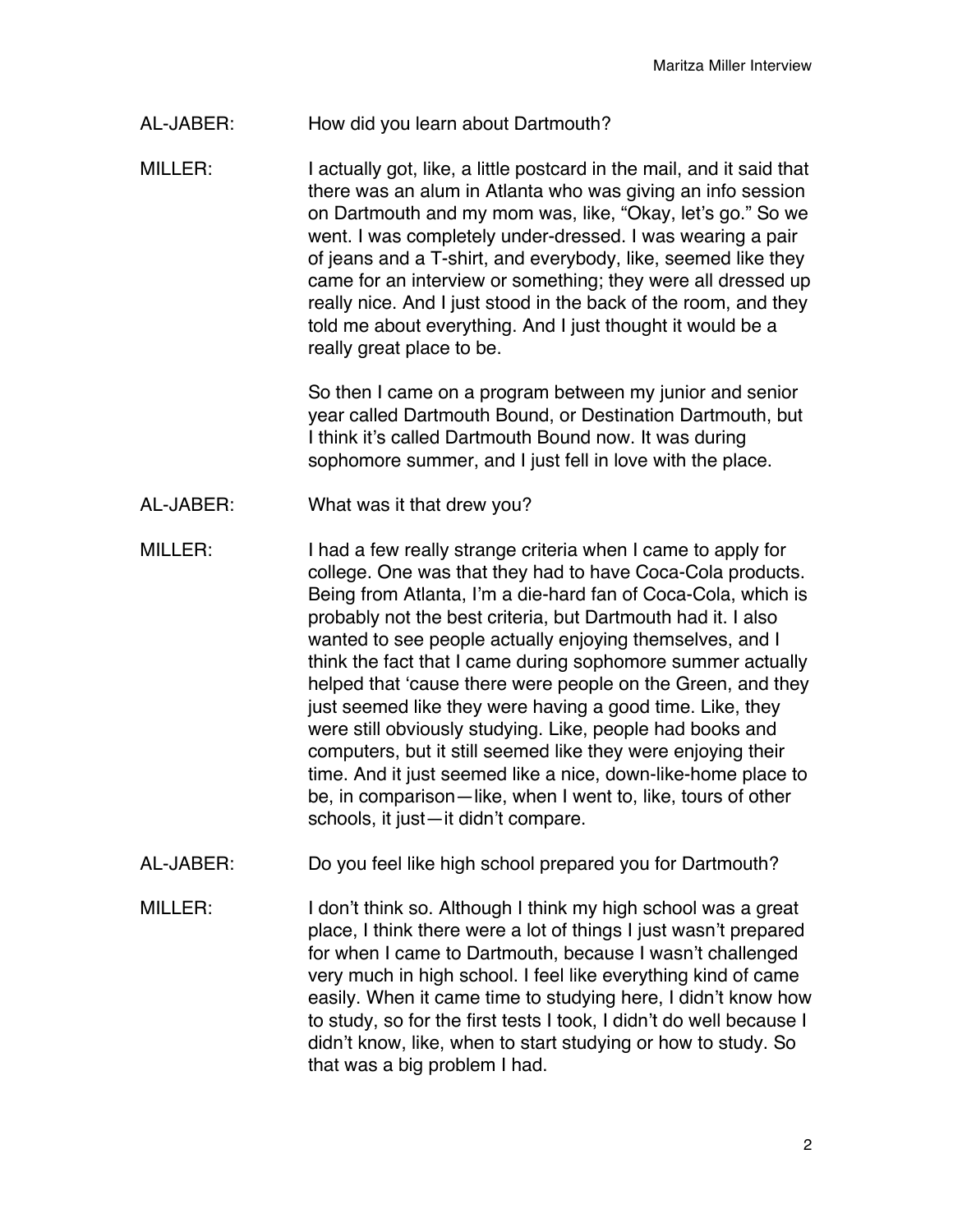I also didn't really take notes in class. In high school, they always had, like, notes to give to you or, like, an outline of their presentations, whereas here you have to, like, know what is relevant to, like, preparing for the test, essentially. So I wasn't a good note taker. I wasn't a good test taker. I wasn't a good studier. And I definitely had to change all of that in order to, like, stay in school, essentially.

- AL-JABER: Did you reach out to other people to help you with that process?
- MILLER: I actually worked through the Student Accessibility Services, and because of my learning disability, they helped me out, and they also assigned me a note taker, so that was nice. That was helpful. And, you know, I just—I started getting into study groups. I went to the Tutor Clearinghouse, and I got tutors. And I got into, like, the big study groups on campus to just try different ways of studying. And, like, by sophomore year, I understood, like, what worked best for me. And so I just stuck to those paths, so now I study with, like, two other people in my class, and I tend to do better on tests because, like, between the three of us, we figure out what needs to get done, which is nice.
- AL-JABER: So what's your major?
- MILLER: I'm a psychology major.
- AL-JABER: Can you talk to me about your experience coming into Dartmouth? Did you attend those DOC trips?
- MILLER: I did. I went on Cabin Camping, Section, like, G, so it was, like, one of the last sections. And I think I was a little overwhelmed when I first came in, just because of, like, all of the energy, which I thought was amazing, but I just didn't expect it.

And I went on this trip, and I met people, and I think it was a good experience because, you know, freshman year is the first time you, like, form bonds, and I met people that weren't on my floor, so I'm still friends with, like, two or three of them now, and we talk and we hang out, which is nice because, like, these people weren't necessarily in my dorm because you tend to, like, go towards people in your dorm, and then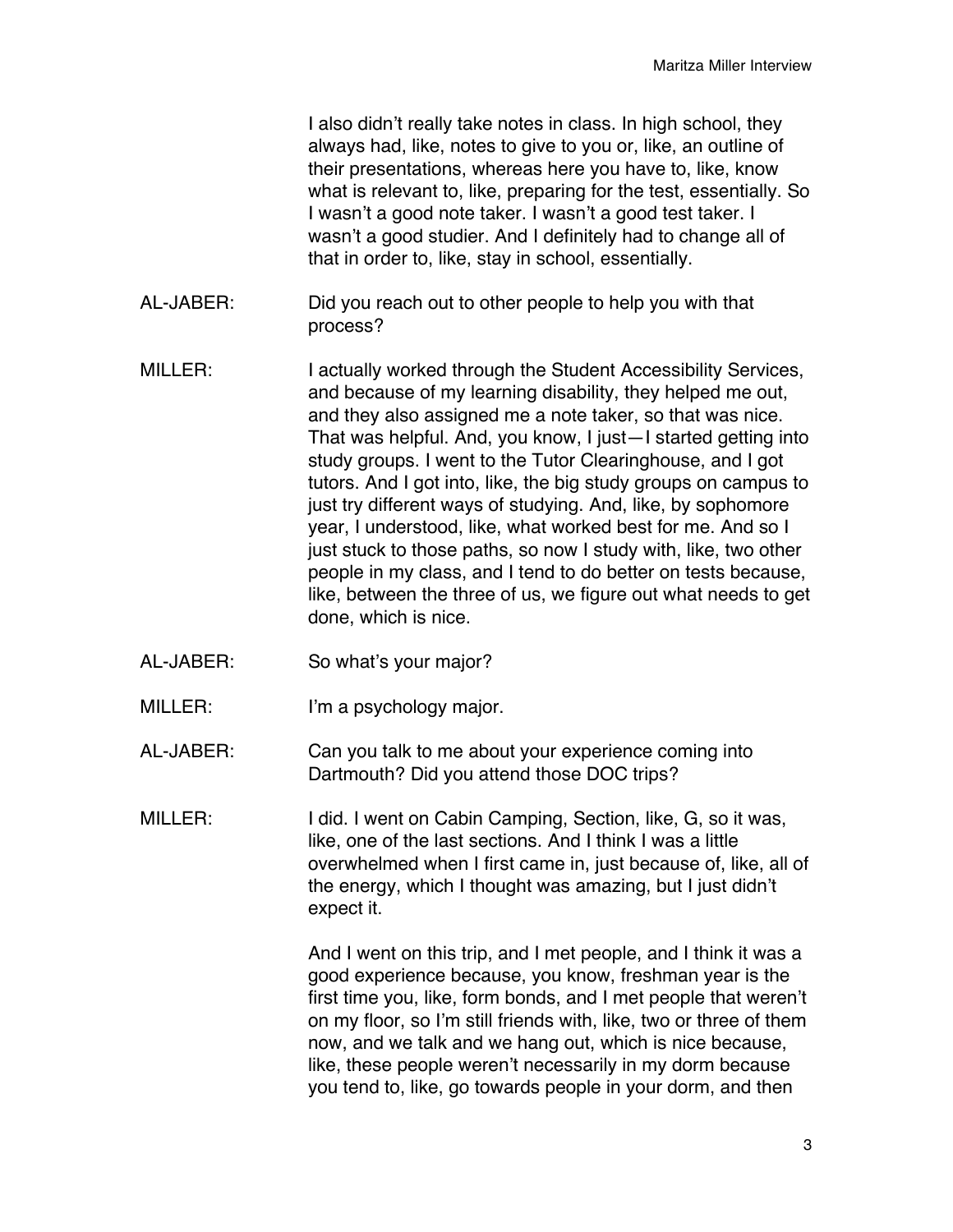once you leave freshman year, you don't necessarily have them because of the D-Plan. So because there were other people around campus that I knew, it was nice to have those connections, so.

- AL-JABER: And how did you go about setting up a sense of community, or were you more focused on academics when you first got here?
- MILLER: Um, I think it was an even balance, and I think my community was generally based on, like, where I lived. I lived in the River, which is a little bit further off campus in comparison to other dorms, so I tended to bond with the people on my floor and in the River Cluster, and we'd spend time together and talk about how ridiculous it was that we all lived in the River and how far away it was, and…I think that was my community freshman year.

And then I tried to expand it. I applied to be a UGA, so I got to meet more people. I had an upper-class community, and I met more people, and then I tried to join clubs to meet more people, so.

- AL-JABER: What clubs did you join?
- MILLER: I joined DREAM, and I participate in the Afro-American Society, and I do a program called DACC, which is the Dartmouth Alliance for Children of Color, where they bring children on campus from the Upper Valley, and we just play with them on Mondays, which is a lot of fun. I'm in Programming Board. I do—I don't know what else I do. Let's see.

I also got a job to meet more people. I know that's really weird. But I also needed the money, so that makes sense. But I work at Novak as well, and I've met a lot of new people that way. So there are all of those things.

- AL-JABER: Is there one community that you identify with more?
- MILLER: I think the Afro-American community. Um, I think in large part it was because I continuously received e-mails from them, so as soon as I stepped on campus, they were sending me emails about events they had and things like that, and I just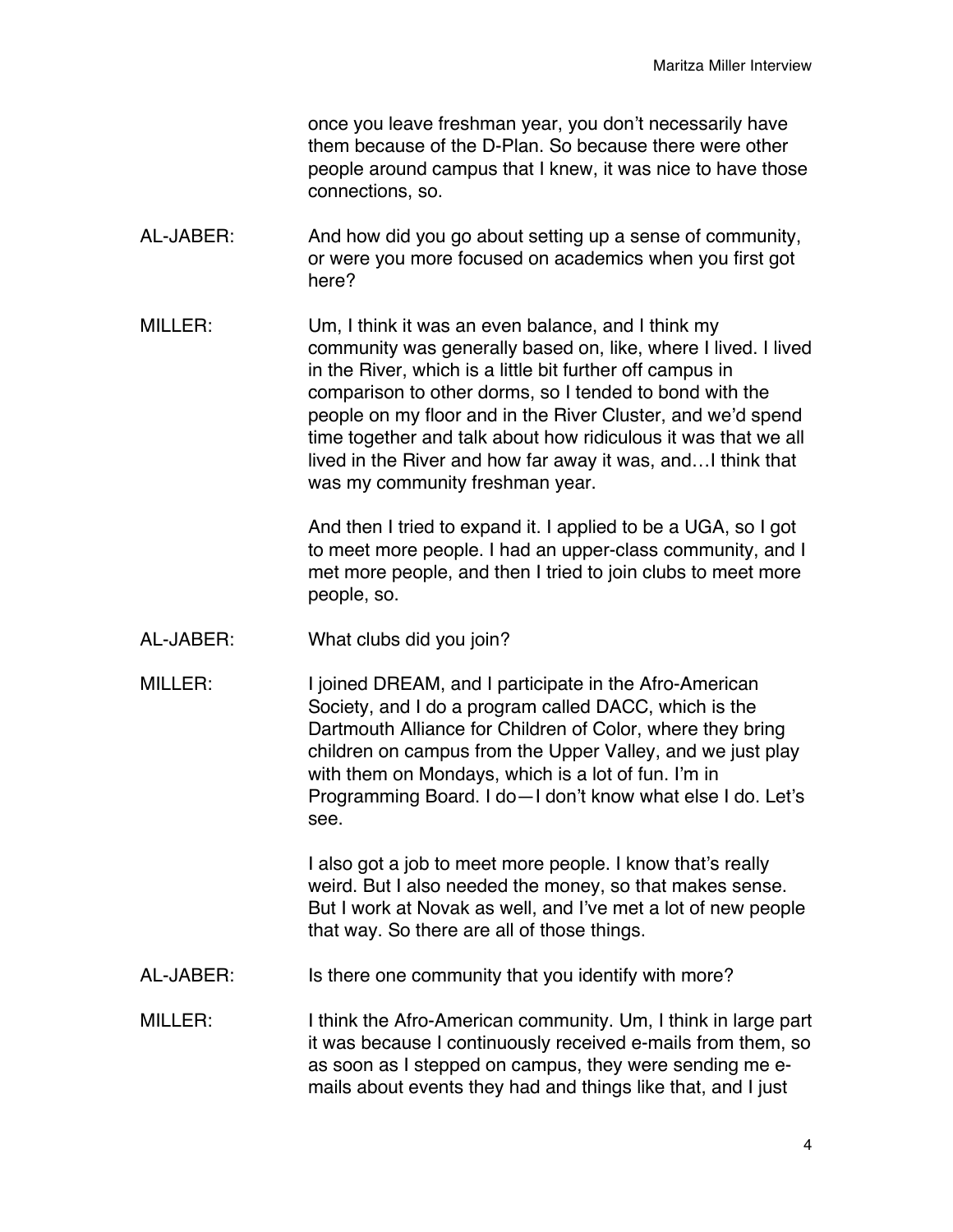started to get involved, and now I'm on the exec board. I'm the treasurer of the community. So it's, like,—it's a nice little tight-knit community to be in.

- AL-JABER: Has your sense of community changed over time?
- MILLER: I think so. I feel like—like, I started out—like, I didn't start interacting with the Afro-American Society until, like, my sophomore year, so my sense of community definitely expanded, and it changed because I started out in the River, and I just kind of kept to the people that lived there. And then when I realized that they weren't there, I had to find a new community, so I had to, like, continuously change until I found one that fit me, so.
- AL-JABER: And a lot of people when they first come on campus, they are—I want to say overwhelmed, but they're made very aware of the Greek life.
- MILLER: Right.
- AL-JABER: What are your thoughts on the Greek system, and did you ever consider joining?
- MILLER: Oh. I am, I am. I didn't mention that. See, there's just so much going on. [Both chuckle.] I decided to rush to meet new people as well, and I ended up joining Kappa Delta Epsilon, so KDE, on campus. And I don't generally spend a lot of time there, but when I do it's nice to know that there are people there that will support you for pretty much anything you want to do.

I think Greek life is really big on campus, but I don't think you necessarily have to be part of the Greek system to enjoy yourself. And it can be overwhelming at times, definitely. Like, I try to separate myself from it as much as possible because I don't drink on campus. I just don't think—I don't know, I just don't like drinking. I don't like the taste of alcohol, so I try to avoid it at all costs. And a lot of fraternities and sororities tend to party hard, so sometimes I just don't show up to those events, you know, just as the more comfortable—or I decide to work during some of those events, so I'll go sit in Novak and just watch all the drunk people come back in.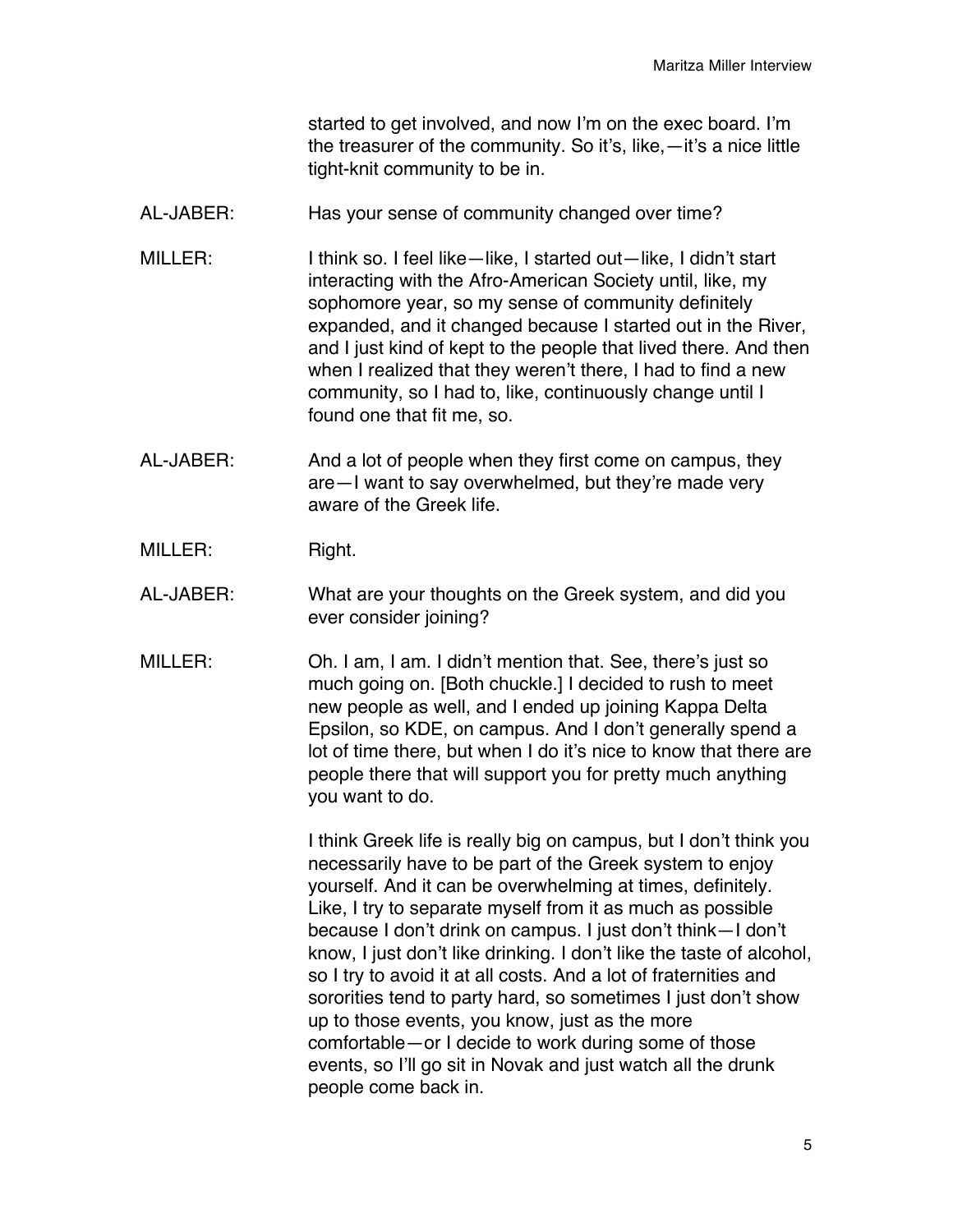AL-JABER: [Chuckles.]

MILLER: Yeah.

AL-JABER: But is their sorority understanding of that?

- MILLER: Yeah, they definitely are. They—like, from day one, I was just, like, "You know, I don't like drinking. I don't drink," and they were completely fine with it. They gave me orange juice instead. And, like, if they were, like, "Oh, do you want to participate? Like, here's some orange juice." Or, like, they completely understand it, and I think that's one reason that I just like them so much, because even though they might be partaking, they never force me to do anything I don't want to do, and they're very understanding of what I want out of it.
- AL-JABER: So what was rush like?
- MILLER: [Chuckles.] It was a little overwhelming, especially since I know nothing—like, I knew nothing about the Greek system at all. My parents—like, my mother just didn't think anything of sororities, and my dad didn't tell me he was in a fraternity until after I rushed, so I just had no idea about it, and I didn't know Greek letters, and I just—I felt like I was just going through the system and meeting these people that I wouldn't remember because there were so many of them. And… I think it turned out well for me. Like, I lucked out and I got into a house that I felt very comfortable in and that I liked. But I think the whole process is very quick, and it's not the best way to get to know people and get to know the places where you could potentially feel comfortable.

And after rushing, I decided that I would help underclassmen rush, so I decided to sign up as a recruitment counselor, just to, like, help them through the process and to help them understand, like, what's going on, because my recruitment counselor helped me so much in, like, explaining what Greek letters were in the first place and what house like, what houses were where and things like that. So I thought it was helpful, and I thought that just being a person someone could potentially lean on during that process would be nice.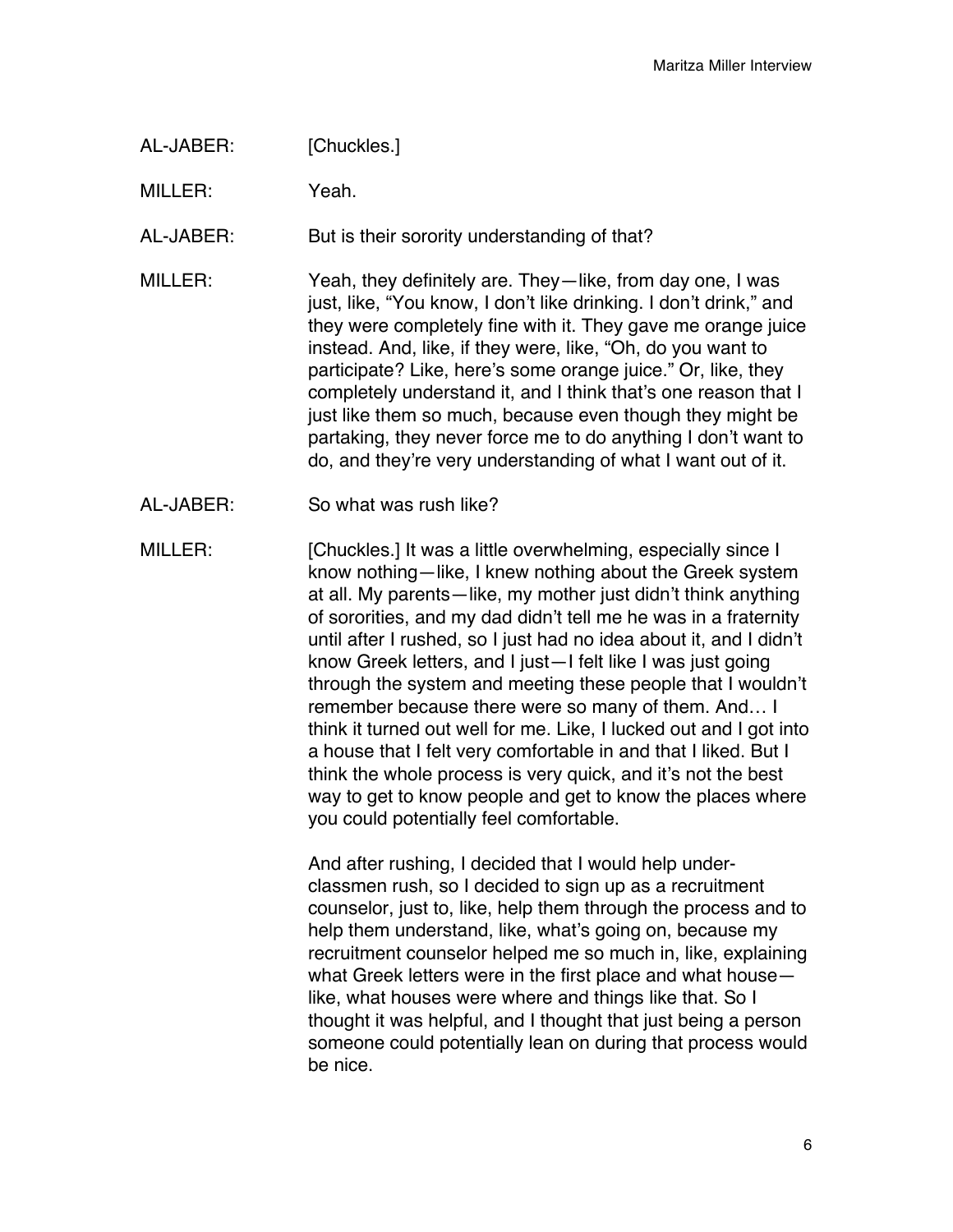- AL-JABER: And how would you define the Dartmouth community? Does it include students, administrators?
- MILLER: Honestly, I feel like it's kind of segregated. I feel like minorities keep to themselves, and the majorities don't really want to associate with them. I think that's a large reason for the different bias, like, issues we have on campus. Sometimes it is a bit of an uncomfortable situation to be in because of, like, these very obvious segregations. And I think it's on both sides. Like, the minorities segregate themselves from the majority, and the majorities segregate themselves from the minority. And there are very few that intermix, I guess.

And it's not even just by race. It's, like, by Greek house or by club or things like that. So I try to expand as much as possible, but not everybody does that, and I completely understand if there's a situation that you're more comfortable in, then by all means—but… it's been different.

- AL-JABER: What is it like being a minority on campus?
- MILLER: Some days are better than others. When I was growing up— I come from a biracial family, so I was aware that I was like, I was aware that Mom and Dad looked different skinwise, but I never really thought about race. And then I went to a very diverse school, so, like, race was never, like,—like, it was obviously there, but it was never, like, *Oh, I*'*m black, so I clearly need to, like, associate with these people,* like, or *I shouldn*'*t do this or this because of these stereotypes*. Like, I have never been more aware of my race until I came to Dartmouth campus, and it's different. It's definitely interesting.

Like, when I'm sitting in the class and I'm the only minority or the only African-American, and people look to me to explain the entire African-American race. And it's, like, I am just one person, and I don't know about all these other people ʻcause we're all very different. So it's, like, to be that, like, point person is difficult. Like, I don't know everything there is to know about anything, so that was a struggle.

And… I don't know. But then, in certain times, it's, like, you know what? I am proud to be an African-American woman in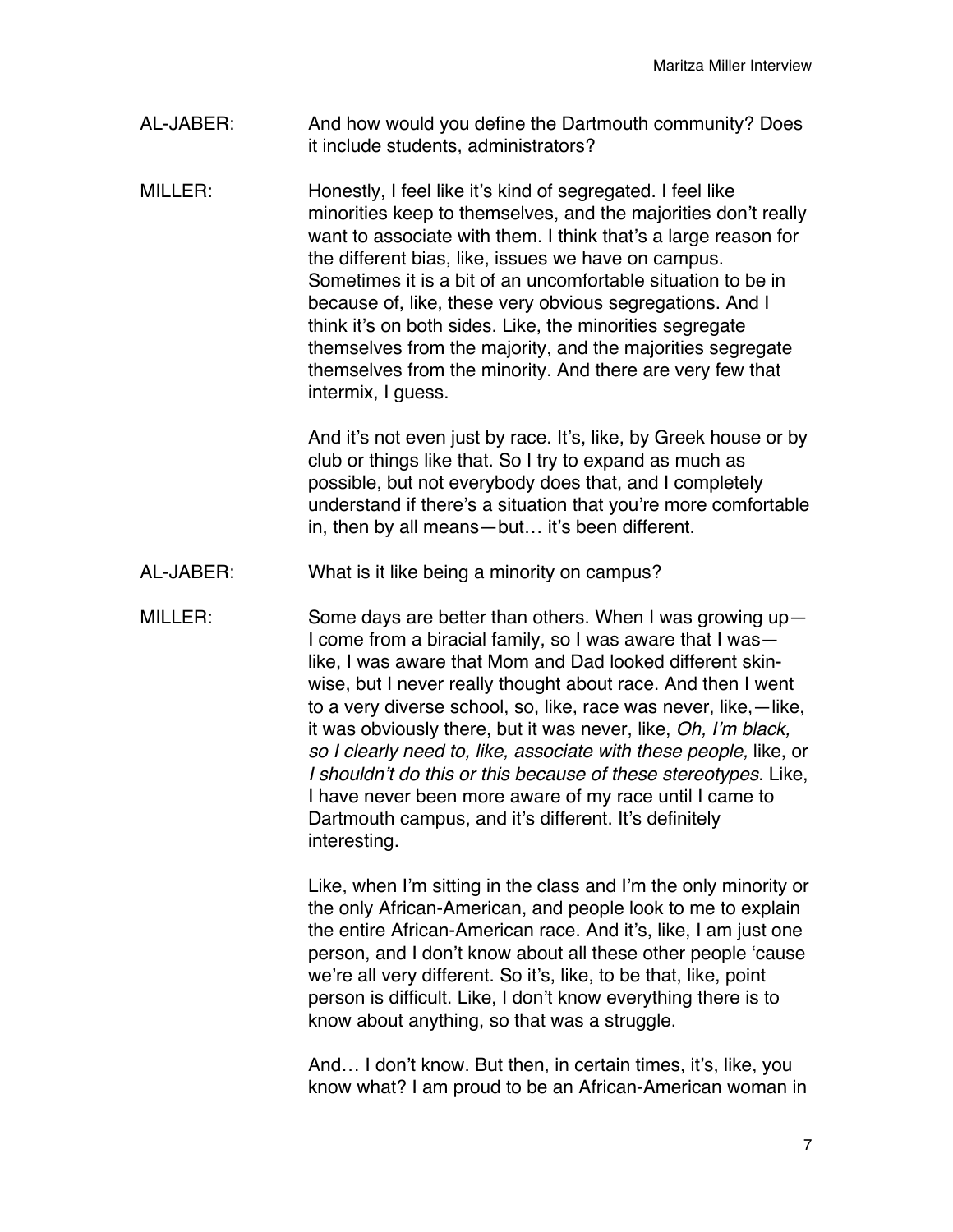the Dartmouth community. So it just really depends on the day and the class that you go into.

AL-JABER: But outside of the class.

MILLER: Outside of the class, I personally don't have problems with it because I feel like if you have a problem with me and my race, just stay away from me. I don't want to deal with you. Like, I'm more than happy to be cordial and inviting to you, but if you don't want to deal with me, then that's your prerogative. So if someone has a problem with me because of my race, I can't change that.

- AL-JABER: But you've never had an incident on campus.
- MILLER: I have not, but a lot of my friends have, and I sympathize with them. But I think I don't know how it feels until I've actually experienced it myself, so I don't—like, I feel bad, and I can get angry and worked up about it, but at the end of the day, I don't know how they feel, which is tough sometimes, because a lot of them are hurt by the situation. It's hard to understand because of—like, you can't change your race. Like, I can't go bleach my skin and become whiter, so it's, like, you're essentially pointing out something that I can't change, whereas I can change the length of my hair if I wanted to or I could put on makeup to make myself look prettier, but I can't change my skin color.
- AL-JABER: So have you made it known in the classroom that you don't want to become this unintentional spokesperson for your race?
- MILLER: Well, usually when they ask, I just blatantly say, I'm just like, "I honestly don't know about everyone in the African-American community. I'm just one person, and I don't think that you can just ask me and get the general view of what's going on, but in my personal opinion…" and then I'll say what I think. And I think that's helped a little bit. Whether people think I'm joking or not is an entirely different question. But, yeah, I try to make it known that it's not okay for them to just assume that I know everything about the African-American race.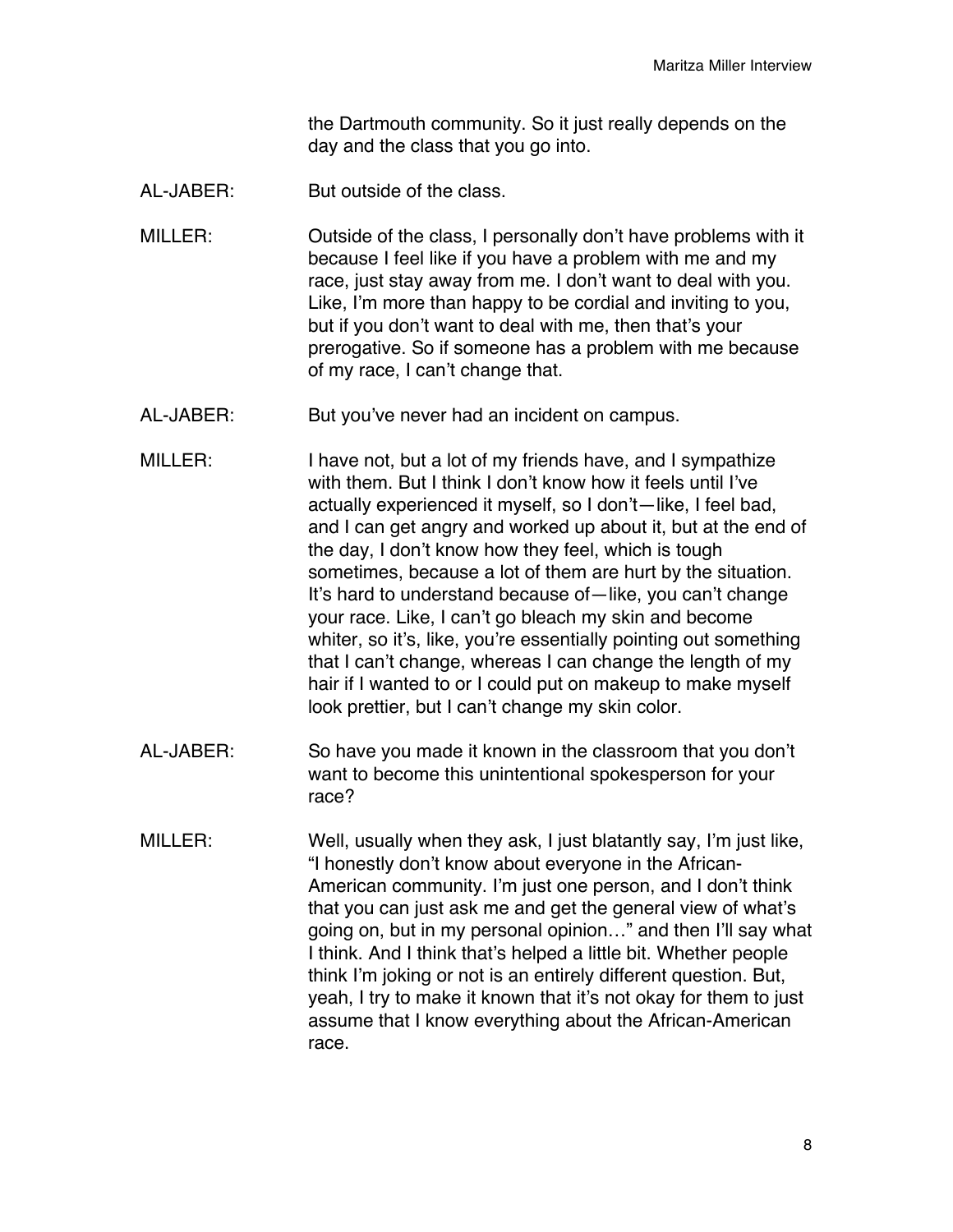- AL-JABER: And so has the Dartmouth community changed in the four years that you've been here?
- MILLER: I think so. I think it has actually become more biased and racist, which is interesting. And I don't' know if that's because I do notice an increase in minority students on campus. I don't know if it's because there's more minority students or if it's because the incoming classes just have more openly racist people, whereas the other classes might have had people that were racist but they kept it to themselves. Like, I'm not sure, but it has definitely changed, and I don't know if it's for the better. I definitely think it's good that we are getting more minorities on campus, but I don't think it's okay for people to be really mean about it.
- AL-JABER: So how do you think the administration is handling these increasing incidents of bias?
- MILLER: Like, I've heard a lot of things that are happening, but I think it's hard for them to address it because of, like, freedom of speech and things like that. But, you know, I don't—I feel like nothing's really being done. I feel like there's a lot of talk about what could potentially happen. But I feel like until some moves are made to actually, like, show progress, the administration won't get very far, because you can talk as much as you want, but action is what I think needs to happen now.
- AL-JABER: So a lot of what this project is about is finding out where *you* fit into the Dartmouth community, so could you talk about the times where you felt like an insider and other times where you felt like an outsider?
- MILLER: Sure.
- AL-JABER: And where do you see yourself in terms of those two extremes, I guess?
- MILLER: Okay. I think one way I tried to feel like an insider was by joining a sorority, and in a lot of ways that did make me feel like, you know, I was part of the Dartmouth system. You know, I did what, like, 90 percent of the people do. I was clearly following the herd. So I felt like an insider in that situation.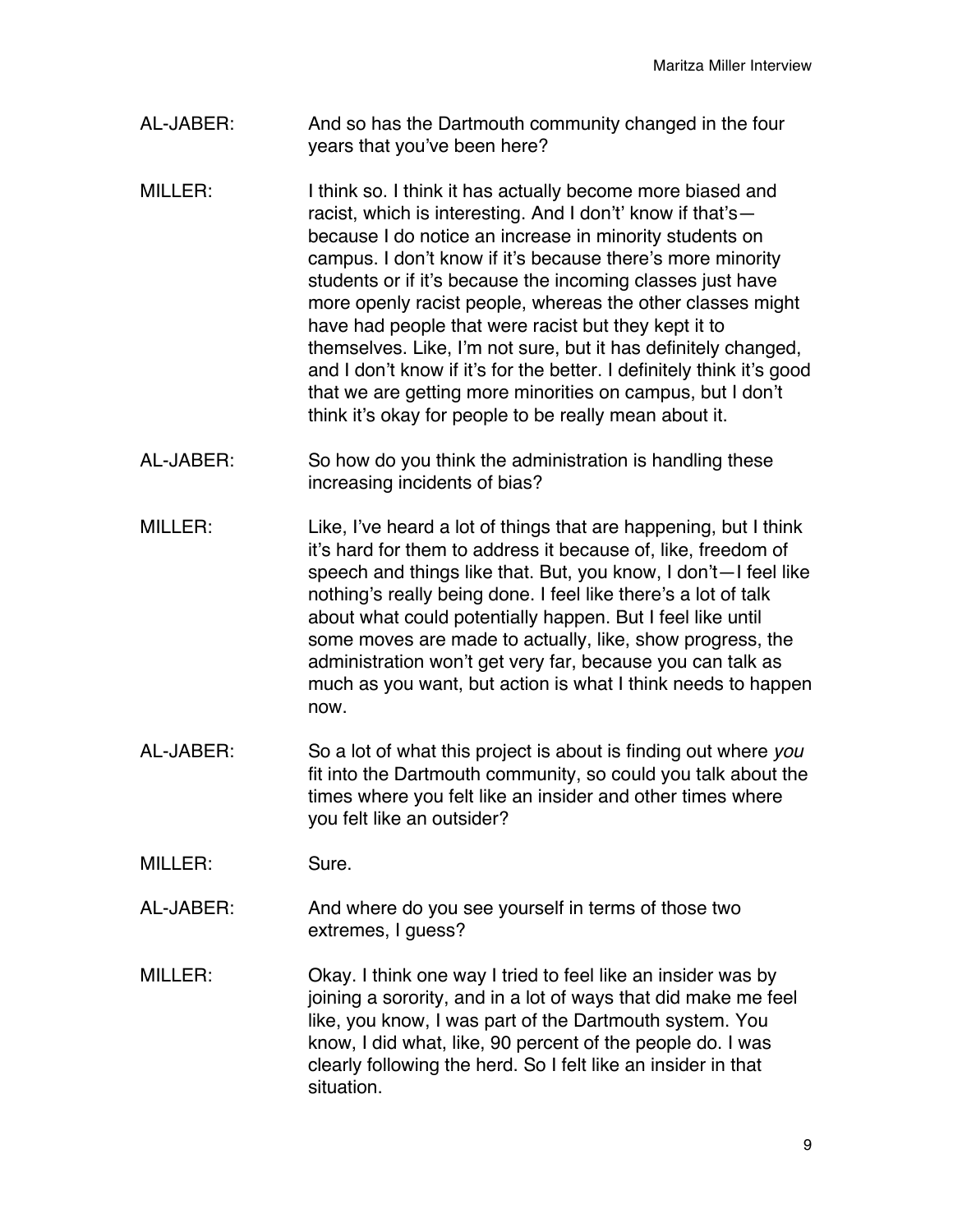I think a lot of times that I feel like an outsider aren't necessarily related to my race but are related more so to my learning disability, just because that's also a minority on campus. I don't think very many kids with learning disabilities could just go to Ivy League schools on a daily basis. And so it's difficult because I have to communicate with my professors about, like, different accommodations I need, and sometimes they're very understanding and sometimes they can just be, like, "Okay, well, that's great. Like, what do you want me to do?" Like, I've had incidents where, like, because of my dyslexia I don't spell well at all. Like, that's why there was an invention for Spell Check. You know, like, that helps me, but when I have to write things, I just don't spell okay, and then one of my professors took off for spelling, and I went in to him, and I was, like, "You know, based on the laws, because of my dyslexia you can't count me off for spelling." And he asked me if I was going to get better at it. And I was, like, "What do you mean by getting better at it? Like, unless I get a brain transplant, I can't just get better at it. I've been working on it for, like, twenty years now, and this is the level I'm at. So it's gotten me this far."

So it's just, like, situations like that where it's just kind of like—well, clearly, this is not a regular occurrence to these people. Like, people obviously know how to spell very well here, or, like—so it just makes me feel like—you know, it's me. It's like I'm doing something wrong.

And there are other times where I have to get my books essentially converted so my computer can read them to me, and sometimes they don't get them converted fast enough, so I'll be sitting in class and I just won't know what's going on. And it's not that I'm not motivated to do the work, it's I physically do not have the readings, and I cannot do them, because I have to turn in my books to the system, the Services, and they have to convert them, and then, like, send them to me to have my computer read them. And I got a computer, like, CD-ROM thing downloaded onto my computer so it would, like—could transcribe them to read them. And so I'll be sitting in class, and I just won't know what's going on.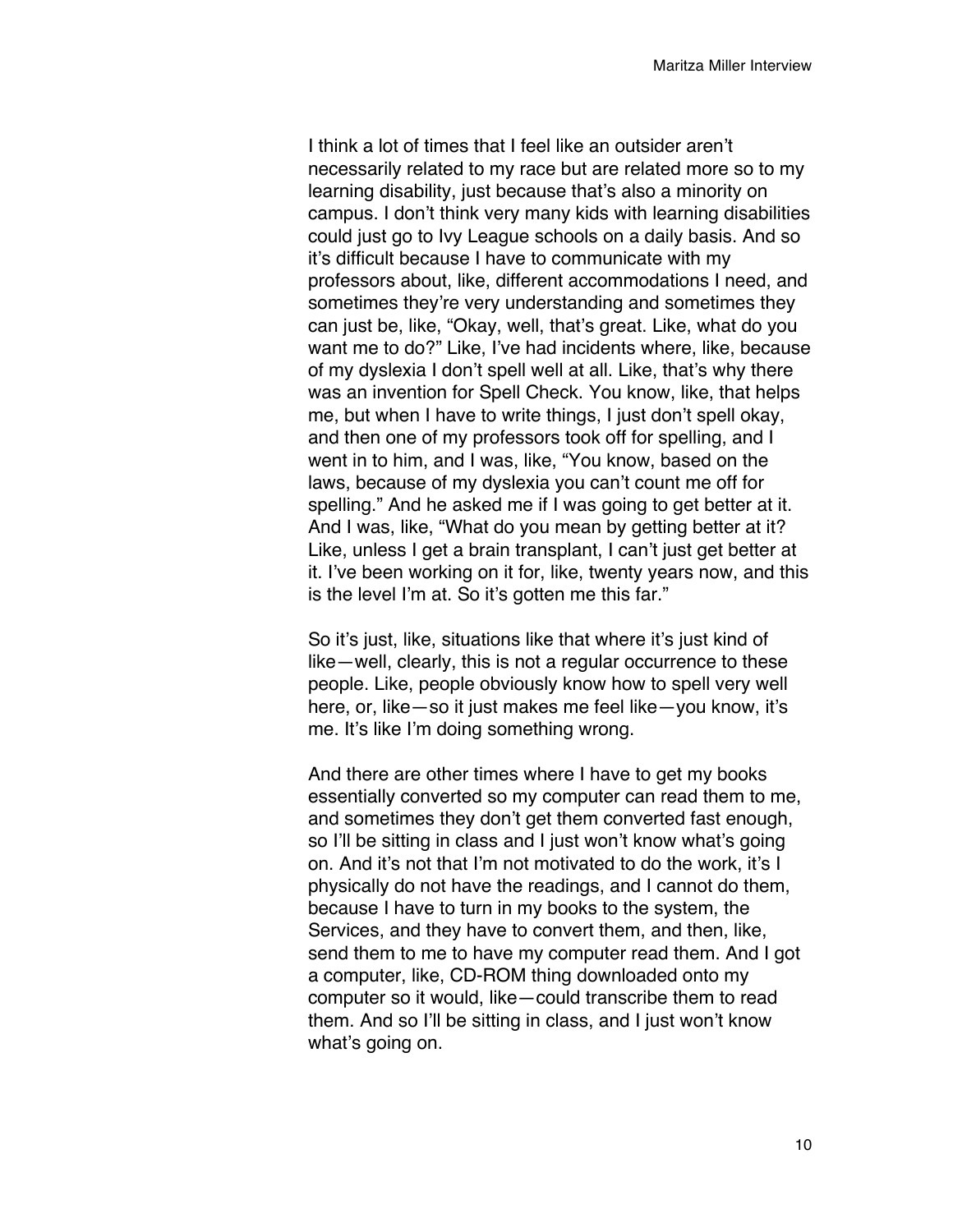Or, like, I'll have to take a quiz on readings, and I'll have to go up to the professor and be, like, "Listen," you know, like, "my documents haven't been converted in time for me to take this, so I don't know what's going on." And that also just makes me feel like—sometimes I just feel like this might not have been the right place for me. But I'm almost done, so I can't really change it now.

So those are definitely times where I feel like an outsider.

- AL-JABER: Were your friends aware of your dyslexia?
- MILLER: I try to be as open about it as possible, just because I think it's a learning experience for everyone, including me. I'm not ashamed of it. It's part of me, and I can't change it, so why hide something that I can't fix?
- AL-JABER: So were you aware, before you came to Dartmouth, that it would be as academically challenging as it is?
- MILLER: I didn't think it would be that hard because in high school again, I guess I just wasn't challenged enough to realize that I needed as much help. Like, I did have an individual education plan, and I got, like, extended time on testing and things of that nature. But I also had my, like, a really good support system from my family, so if I needed a book read to me, my mom or my sister would read it. Like, they'd be, "Oh, yeah, let's just sit down and read this really quickly." Like, a chapter of my biology textbook. And then I'd be, like, "Okay, great. Yeah, I understand that. Let's go."

So I guess I just didn't realize how much was going to go into it, but I did know that I was going to need help, and so when I *was* applying to schools, I was looking at their, like, student services for people with learning disabilities, to make sure so I only applied to schools with services like this.

And, you know, I think it was just—sometimes I would have, like, twenty books that needed to be converted, and there's two people working in the office, so it's, like, there's a lot that needs to be done for the office. Like, they need to get more funding to hire people. But then again, it's like why would we funding to a program when there's only, like, a few, like less than, like, 2 percent of students that need help. So it's—I just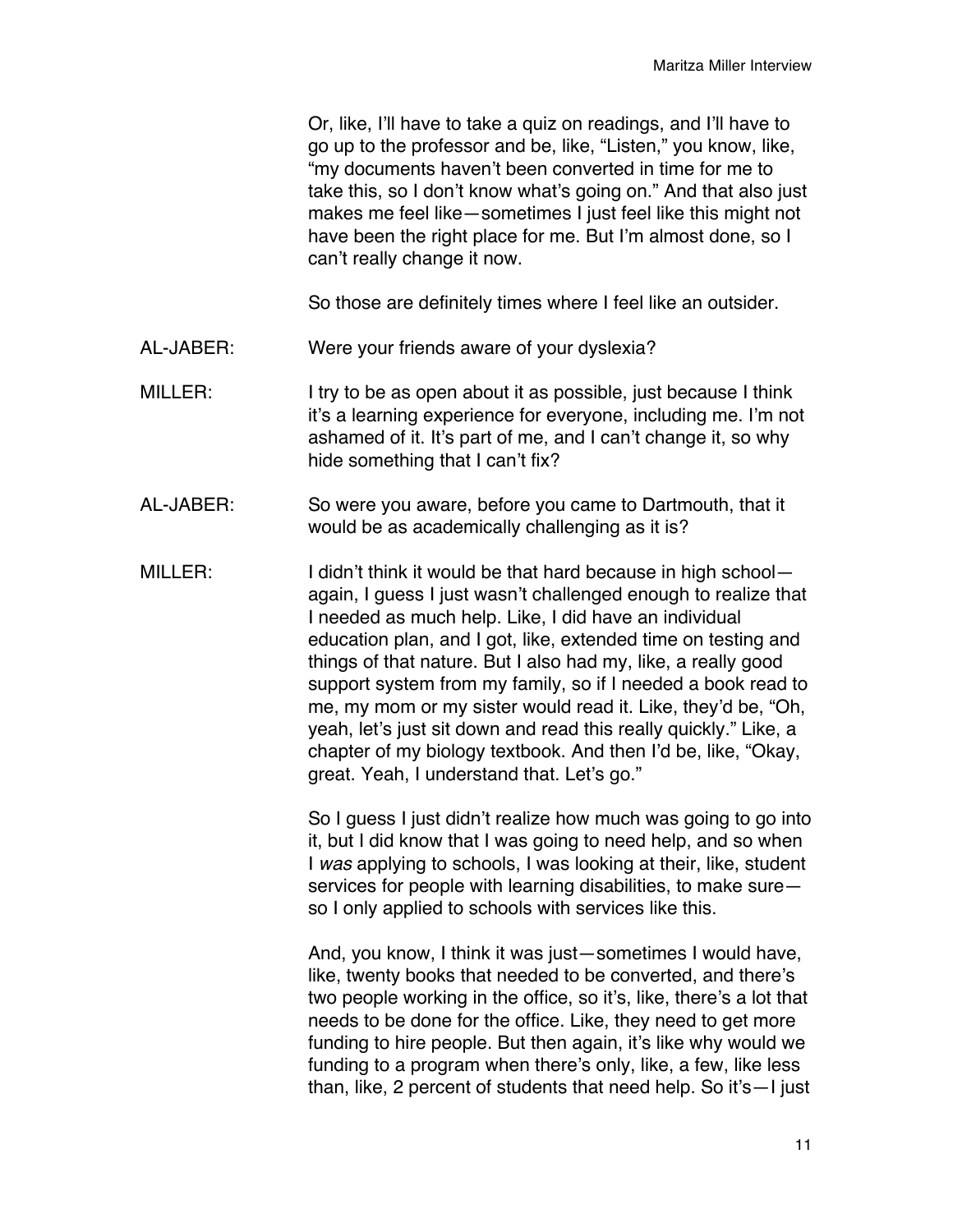didn't realize how difficult it would be. So I thought it would just be, like, coming in and it wouldn't really slow me down, when in actuality, like, it has hindered a lot of situations. Like, I had to drop a class. I had to get, like, an extension or an incomplete in a class because—until, like, I turned in stuff, just because I just didn't have the materials I needed, so.

- AL-JABER: It sounds like you had to work twice as hard as everyone else—
- MILLER: Yeah.

AL-JABER: —just to do the exact same work.

MILLER: Yeah, so I'm definitely looking forward to graduation and the fact that, like, you know, I've accomplished something. Like, even though—I don't think my grades are the best, but obviously because I don't have the materials I need all the time. It's the fact that I've managed to, like, stay in school and finish is a feat for me. So I went from, like, a straight–A student to straight C's. But the fact that I was, like, passing the classes—like, I had to rethink, and it would be, like, okay—you know, the fact that I didn't have my materials, but I still managed to get this stuff done, and I still managed to pass the class was, like, a feat for me, which isn't really good on my GPA, but, you know, at the end of the day I'm—I'm glad—like, this is going to be a really big accomplishment for me.

- AL-JABER: Do you talk to other people with dyslexia on campus?
- MILLER: They don't—generally—I've met a few, but because of, like, the privacy laws, they don't generally get to tell you, like, "Oh, this other person also has dyslexia." So, like, because I'm very open with it, like, some other people have been, like, "Oh, wow! Well, actually I am also dyslexic," and we'd, like, form friendships through that. But I don't know very many of them. So it's kind of difficult to be, like—and then when I talk to my friends about the problems I have, like, they feel just like I do when they have bias incidents. Like, they feel bad for me, but they don't really know how to respond because none of them have had these problems. So, you know, like, when I've had a really bad day and, like, I don't have my course work yet and I'm just really upset and I've talked to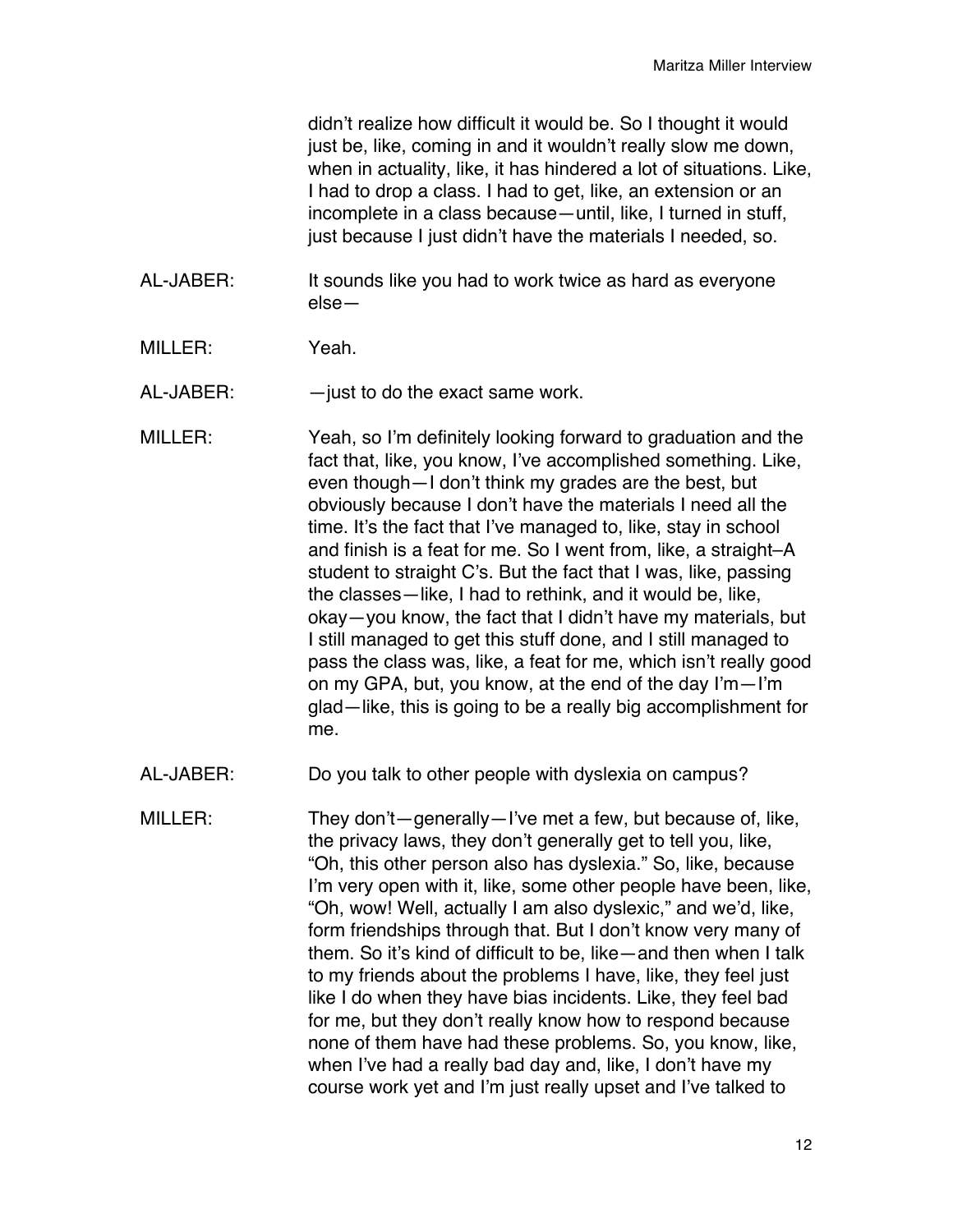the Student Accessibility Services about it and because they only have, like, two people working there, like, this happened, so—it's like—at the end of the day, what can they do about it? They can only be, like, a shoulder to cry on. So it's been—it's been a struggle, but I'm almost done. I'm pushing through.

- AL-JABER: Mmm. But did it undermine your confidence when you got here?
- MILLER: A lot, a lot. I've had a lot of calls home, where I was just, like, "You know, I'm not smart enough. I can't do this." But, you know, because of such an awesome support system, they definitely reassured me that it wasn't me that was the problem. Like, sometimes—it's sometimes me. I can say that. But I think for this situation, it's—oh, I spit a little bit. Sorry. It's not that I'm not smart enough, and I think it took me—it did take me, like, four years to get to that point where it's—I'm actually very smart. It's just that if I don't have the resources I need, I can't prove that to anyone.
- AL-JABER: Did you ever think about dropping out?
- MILLER: No. I think—I don't know. I really like learning, so it's not—I never really thought of it. You know, my parents always taught me that college was the next step. My sister graduated. My parents were first-generation students. So I just figured it was the thing to do. And I knew that if I worked hard enough, I would do it, and, I don't know, it's just—once I set my mind to something, then, not gonna quit. I think that also stemmed from a really good support system, because without them I wouldn't be here.
- AL-JABER: So as you were facing these academic challenges, did that preoccupy you, in a sense, from, like, from establishing a sense of community, or were you able to do both simultaneously?
- MILLER: I think at first I tried to hide it a little more. I generally didn't talk about my problems with other people. I would just call home, because they lived with me for my entire life and they knew kind of—so, like, even though I was open about my dyslexia, I didn't necessarily, like, go to people and be, like, "This is the problem I'm having." So, I tried to, like, just, like,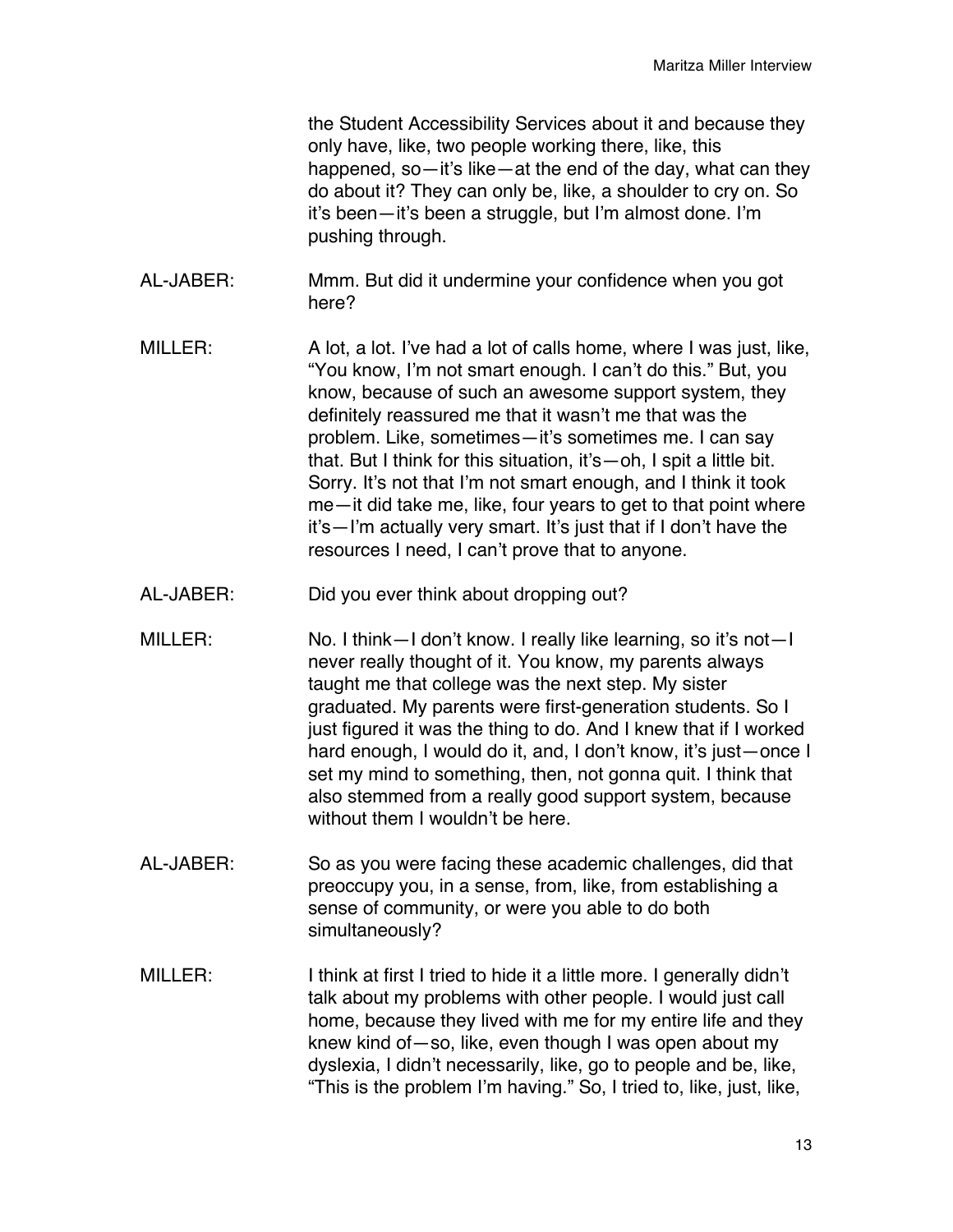go off to the side and call my family and just be, like, you know, "Here's the bad day I've had. I need help in these areas. Like, what do you think I should do, or how do you think I should go about this?" And then I would just, like, go back in and pretend like nothing was wrong. And I think that, like, didn't interfere with my community, but it, like, kind of interfered with the way I responded to them, because I was essentially hiding, like, the problems I was having. But—I don't know.

Like, I don't think it, like, changed how I formed communities because I still wanted to—I realized that school wasn't the entire portion of college experience; it was also forming those communities, so if I had a problem in the class, I tried not to take it out on, like, my community, if that makes sense.

AL-JABER: Mm-hm. Yeah, it does.

Do you think Dartmouth's sense of location affects its community?

- MILLER: I do. I'm not sure if it's for the better. I think because it's so closed off, it's, like,—and, like, for—I don't have, like, a car. I literally just got a car that I drove up from Georgia, like, this term, so for four years, it's not like I could go anywhere. I could walk to CVS. CVS was my big adventure of the week. I would go and walk through every aisle and then just leave, because, like, you know, I'd get the, like, few things I needed, like a toothbrush or toothpaste, but I think it really you know, like, part of college is also meeting the people around the college. But there's not—there's really not that many people here, and all of them that are here, you already meet because you go sit in a class and they lecture you or something like that. So I think it has kind of made Dartmouth more a closed-off community and kind of you have to stick to your own—within it, and there's no expansion.
- AL-JABER: Yeah. And it's hard if you don't find a community—

MILLER: Yeah.

- AL-JABER: —on your own—
- MILLER: Yeah.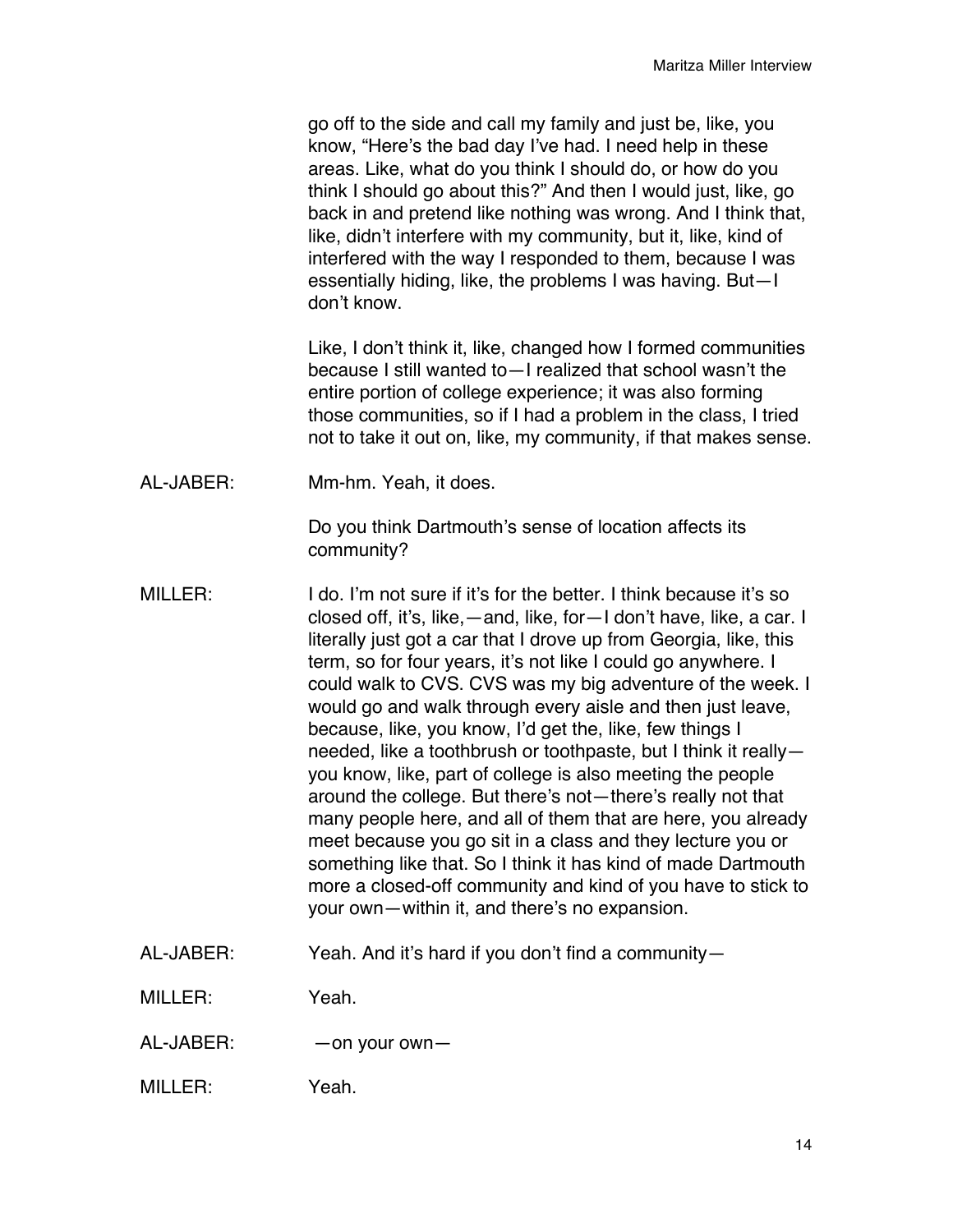- AL-JABER: —how are you ever gonna interact with people?
- MILLER: Exactly. But it kind of forces you to form those communities because if you don't, then it's going to be a sad four years if you decide to stay, you know? So. And there are some people that I know that transferred because they didn't like, like, the location and the communities here. And, like, I understand why they did that. But I think the reason I stayed was also because of the friendships I formed. Like, we all were, like, would motivate each other. I made a pact with one of my friends freshman year. I was, like, "We are both graduating in four years no matter what. Like, we're gonna stay here. We're gonna graduate. We're gonna support each other and get it done. And we're gonna get that Ivy League diploma." And I think that's another factor that—just, like, I want that diploma, so I think that's, like, the reason I've stayed, is for the diploma.
- AL-JABER: And you're almost there.
- MILLER: I'm almost there. I have, like, three more months! So I'm making progress.
- AL-JABER: Yeah. I don't think anything could stop you at this point.
- MILLER: It shouldn't.
- AL-JABER: So how would you think—how do you see that Dartmouth has changed you over the past four years?
- MILLER: I think it's made me stronger, just because I've had to go through, like, so many different struggles, and it's made me more confident in myself. You know, like, realizing that I can do things, and it might take a little longer, but at the end of the day I'm gonna get it done. So it's made me more motivated and more just happy to me, which I don't think happens very often, but I think I lucked out.
- AL-JABER: And sort of we talked about you being a minority on campus. What is it like being a woman on campus? We're on a campus that's sort of been—

| MILLER: | Yeah. |
|---------|-------|
|---------|-------|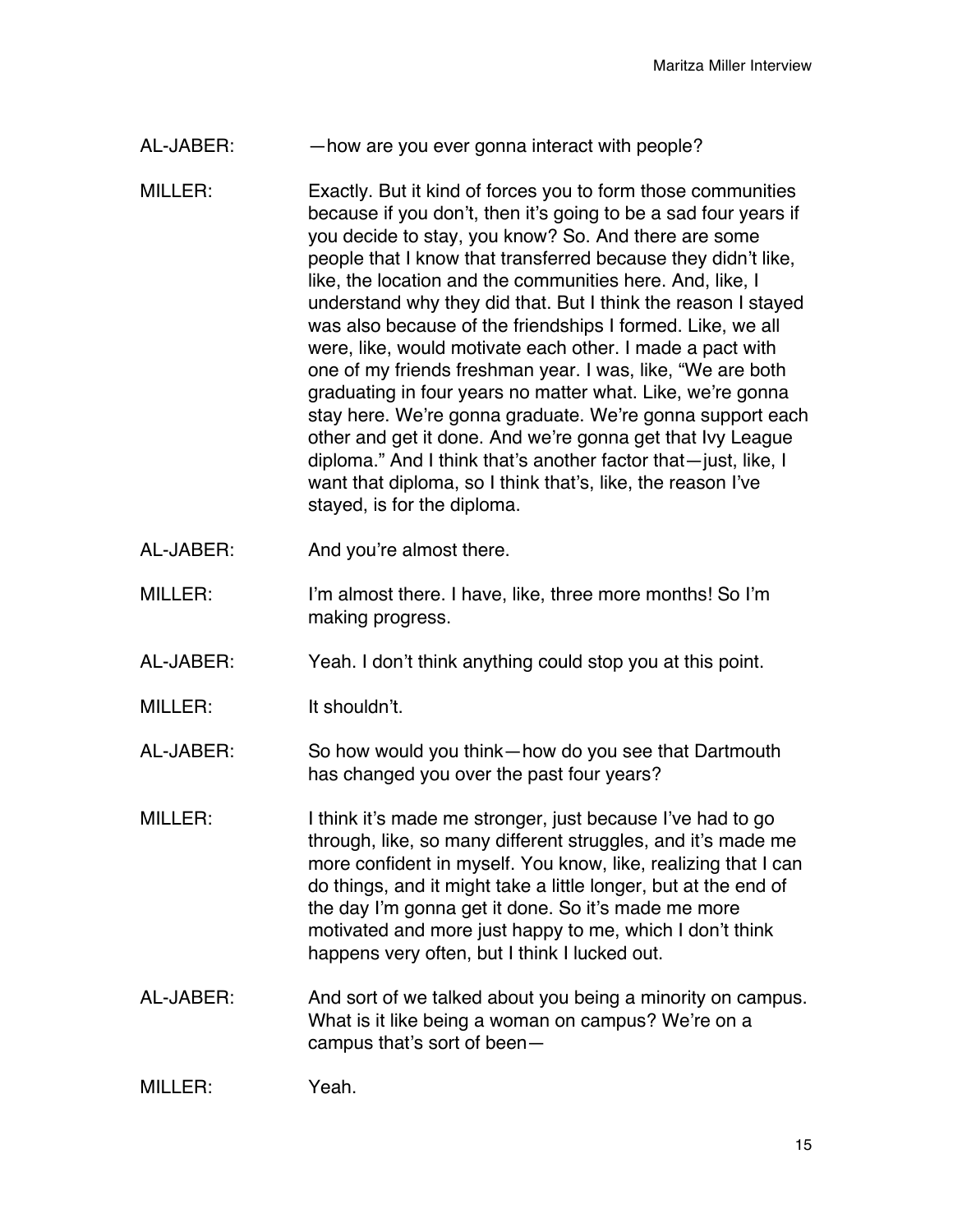- AL-JABER: —dealing with sexual assault—
- MILLER: Sexual assault and issues, and it was predominantly male for a really long time.
- AL-JABER: Yeah.
- MILLER: I think—I tend to keep, like, to myself, so I try to avoid most situations. I spend a lot of time watching movies in my room, by myself. That's the way I wind down after classes and things like that. So, um, you know—but you always have to be aware. Like, when you're walking around at night or, like, when you go out to a frat, you have to be more aware of, like, what you drink and how much you drink, and, I think—

Being a woman is another thing I just can't change, so I just try to protect myself as best I possibly can, and I make decisions to go out with a group of people instead of by myself, and I make sure that, like, if I feel uncomfortable walking back to my dorm at night, I call Safe Ride. And I think, like, you—I've had to put a lot more thought into, like, what I do before I do it as a woman. You have to, like, really think about—especially, like, when it comes to the social scene on campus. You just have to really think things through before you're just, like, *Okay, I*'*m gonna do this*, which is interesting, because I don't think men have to really think about things before they go out at night, and like... So it's been, like, a learning and more thought-driven experience for me as a woman.

- AL-JABER: Has that—is it annoying having to deal with that?
- MILLER: Sometimes. Sometimes I wish I could just, like, get up and go, but then I'm also a worrier, so then I worry about, like, what—I don't know, I always think about what could potentially happen in a situation. Like, I wish I could just walk back to my dorm, ʻcause I like walking, and I like walking in the cold air and stuff, but it's, like, *You know, I might— Dartmouth seems like a pretty safe place, but anything*'*s possible, so maybe I should call Safe Ride.* So it's, like, always that, like, second guessing situation. Like, after I'm like, *Oh, yeah, I*'*m just gonna go do it*. And then I'm, like, *Mmm, wait a minute. Maybe not.* So.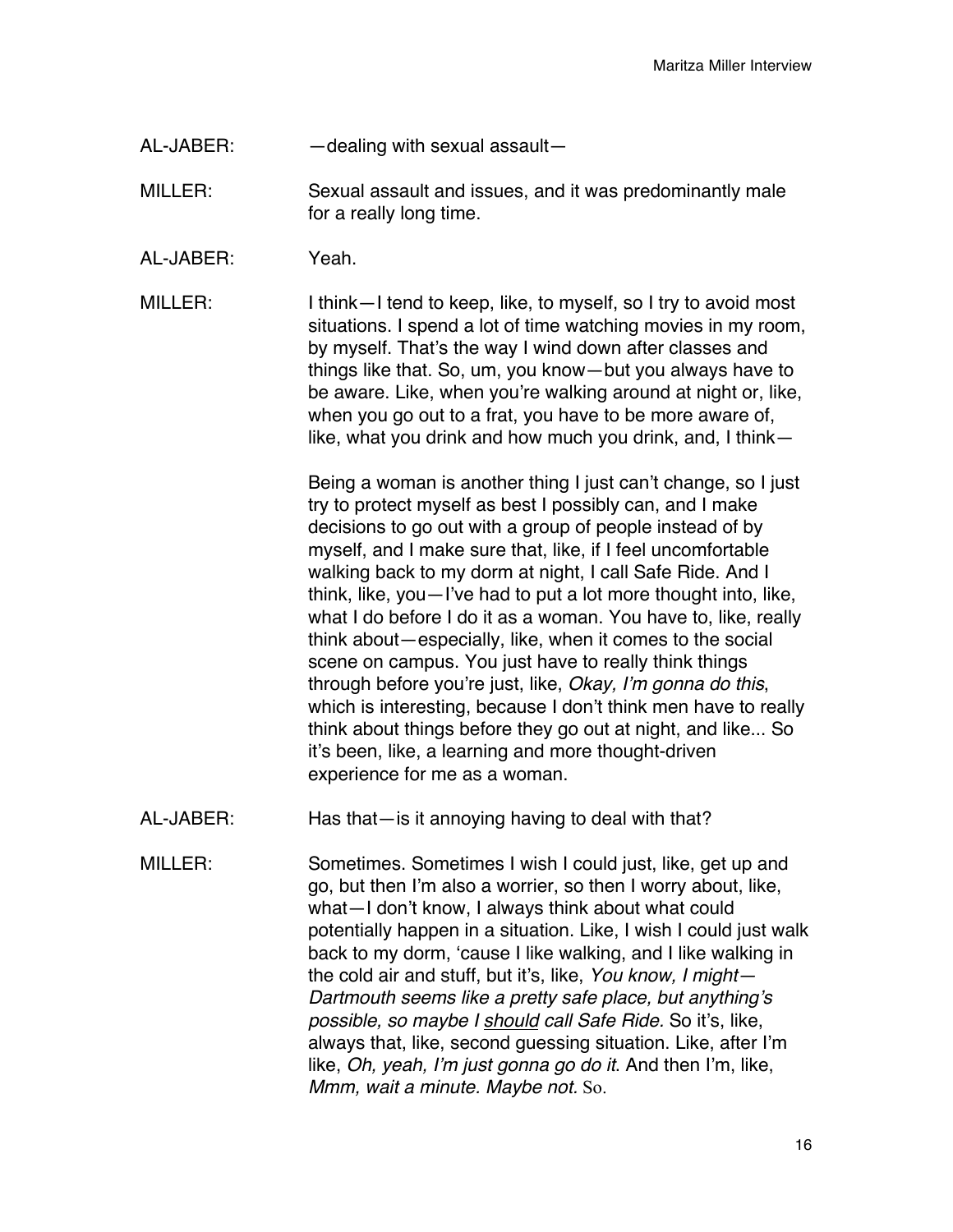AL-JABER: And it's a big drinking culture here,—

MILLER: Yeah.

- AL-JABER: —and you don't drink.
- MILLER: I don't.

AL-JABER: Do you feel like that has sort of isolated you?

- MILLER: No. I think it's actually made me more of a hot commodity because I am the vigilant one who can, like, look out for my friends.
- AL-JABER: The designated driver.
- MILLER: Yeah. You know, like, in evolutionary psychology we learned that, like, you, in order to stay, like, friends with someone, you have to think that they have something that you don't have, and by me not drinking and I'm always aware of what's going on in a situation, I always make sure I look out for my friends. And if there's a situation that they feel uncomfortable or they look uncomfortable, then I'm always the one who's going to go get them out of that. And I think that, at the end of the day, they appreciate that, and they know that I'm there to help them, no matter what. So I think it's honestly helped me.

And I'm more entertained by intoxicated people than anything, and it's also kind of fun to, like, have conversations with them and, like, kind of mess with their minds because they're already kind of screwed up as is. So, like, if you just say random things and they believe you, it's even more exciting. So I've tried to make fun—like, fun out of the situation.

AL-JABER: And sort of outside of Greek life and all these parties, what do you do—

MILLER: Sleep.

AL-JABER: Oh!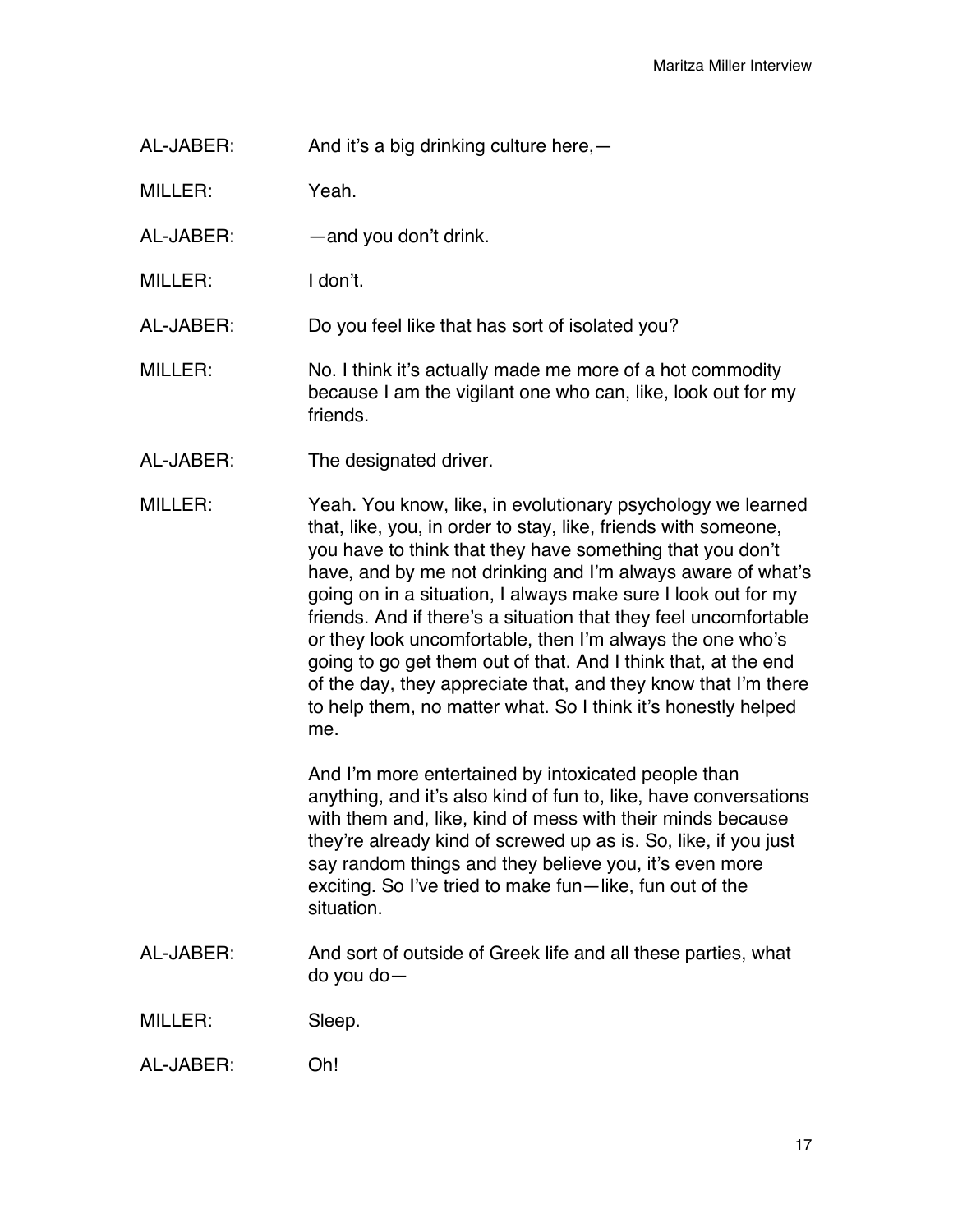- MILLER: A lot. I know that sounds really weird, but usually—
- AL-JABER: You're a senior. You earned it.
- MILLER: Yeah! I've been takin' lots of naps. I do it in between classes, and I go to class, then I go back and take a nap, and then I go to work, and then I do work, and then I go to bed. I've been sleeping a lot this term. And also I don't like winters very much, so I tried to avoid going outside as much as possible.
- AL-JABER: That's a good idea.
- MILLER: Yeah.
- AL-JABER: Hibernate.
- MILLER: Yeah.
- AL-JABER: So it's seems—I don't want to make assumptions. How do you—would you see yourself more as an insider or an outsider at Dartmouth?
- MILLER: I don't—I feel like I'm very inside with the group I associate with, but on a large scale, I don't think we'd be considered inside. Like, I don't—I think I'm more in the middle. I don't know if that's—it's obviously on the scale. I've never felt, like, super-outsided, like, unless I'm in, like, a specific situation and, like—but just on everyday campus, like, I feel pretty in tuned, I guess. So I'd say I'm more of middle ground, depending on, like, what I'm doing.
- AL-JABER: And that's where you want to be, or would you rather be an inside?
- MILLER: I'm perfectly fine being in the middle. Like, I think that helps you learn as well. I think that when you're an outsider, you've learned, like, the struggles you have to go through, and that makes you a stronger person, and when you're on the inside you realize, you know, like, this might not actually be the place I want to be. So to be on that middle ground is actually very nice, and I wouldn't change it.